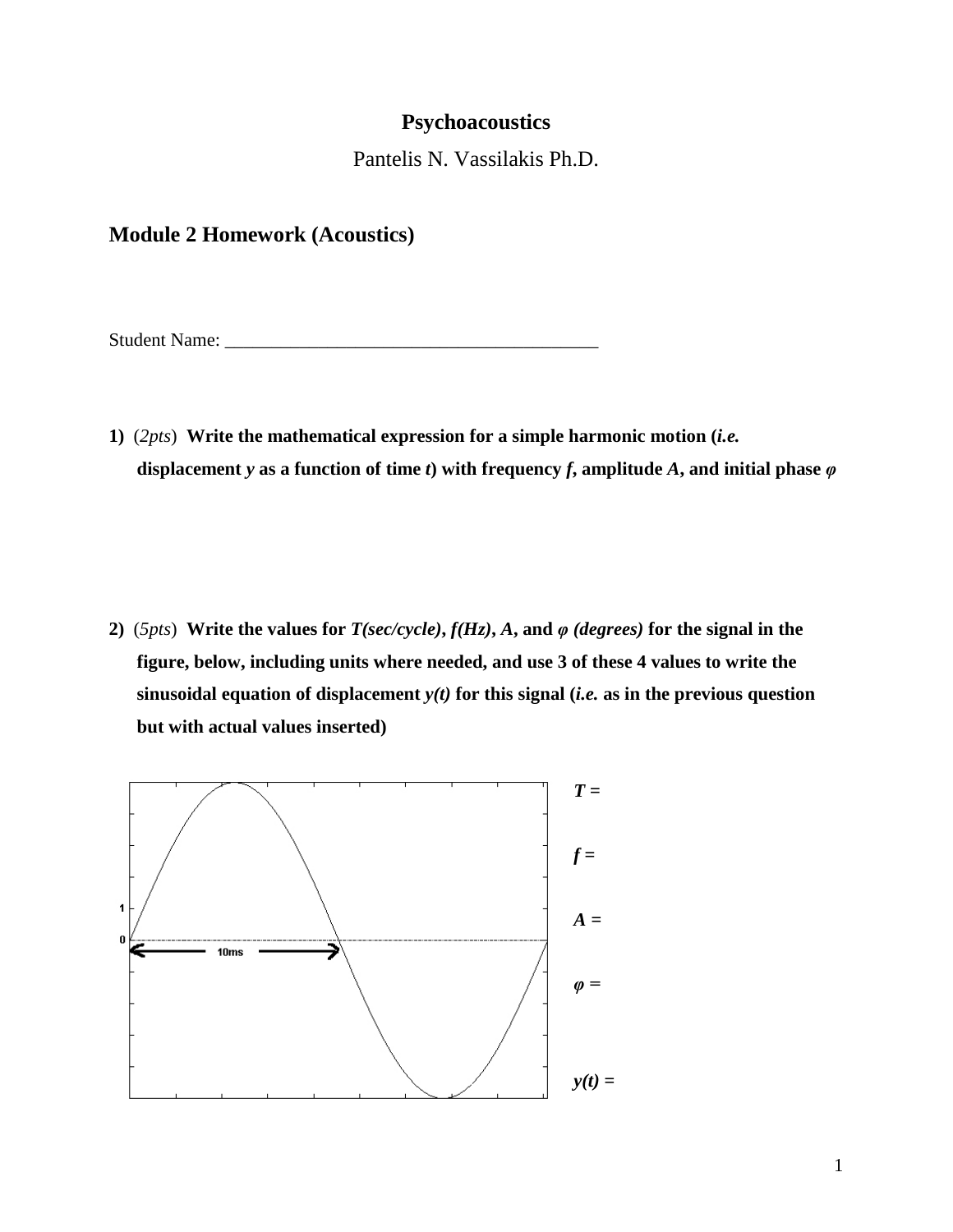**3)** (*6pts*) **What are the two main reasons for using log rather than linear math to describe sound intensity?** 

a)

b)

- **4)** (*8pts*) **Complete the following equations** *(show your work)***:**
- a) 50dB SIL = \_\_\_\_\_ W/m<sup>2</sup>
- b)  $10^{-3}$  W/m<sup>2</sup> = \_\_\_\_\_\_\_ dB SIL
- c)  $50dB$  SIL +  $50dB$  SIL = \_\_\_\_\_\_ dB SIL
- d) 10 \* 50dB SIL= \_\_\_\_\_ dB SIL

### **5)** (*6pts*) **Fill-in the blanks**

- a) (*1pt*) Doubling the intensity of a sound results in a SIL increase by \_\_\_\_\_ dB
- b) (*1pt*) Doubling the pressure of a sound results in a SPL increase by \_\_\_\_\_ dB
- c) (*1pt*) Regarding a vibration's amplitude *A* and frequency *f*, intensity is proportional to \_\_\_\_\_ and \_\_\_\_\_ <u>respectively</u>
- d) (*2pts*) The strongest intensity that can be safely heard (*i.e.* threshold of pain) is \_\_\_\_\_  $W/m<sup>2</sup>$  (I) or  $\underline{\hspace{1cm}}$  dB (SIL), or  $\underline{\hspace{1cm}}$  Pa (Pressure)
- e) (*lpt*) For sinusoidal signals,  $P_{rms} =$  \*  $P_{Peak}$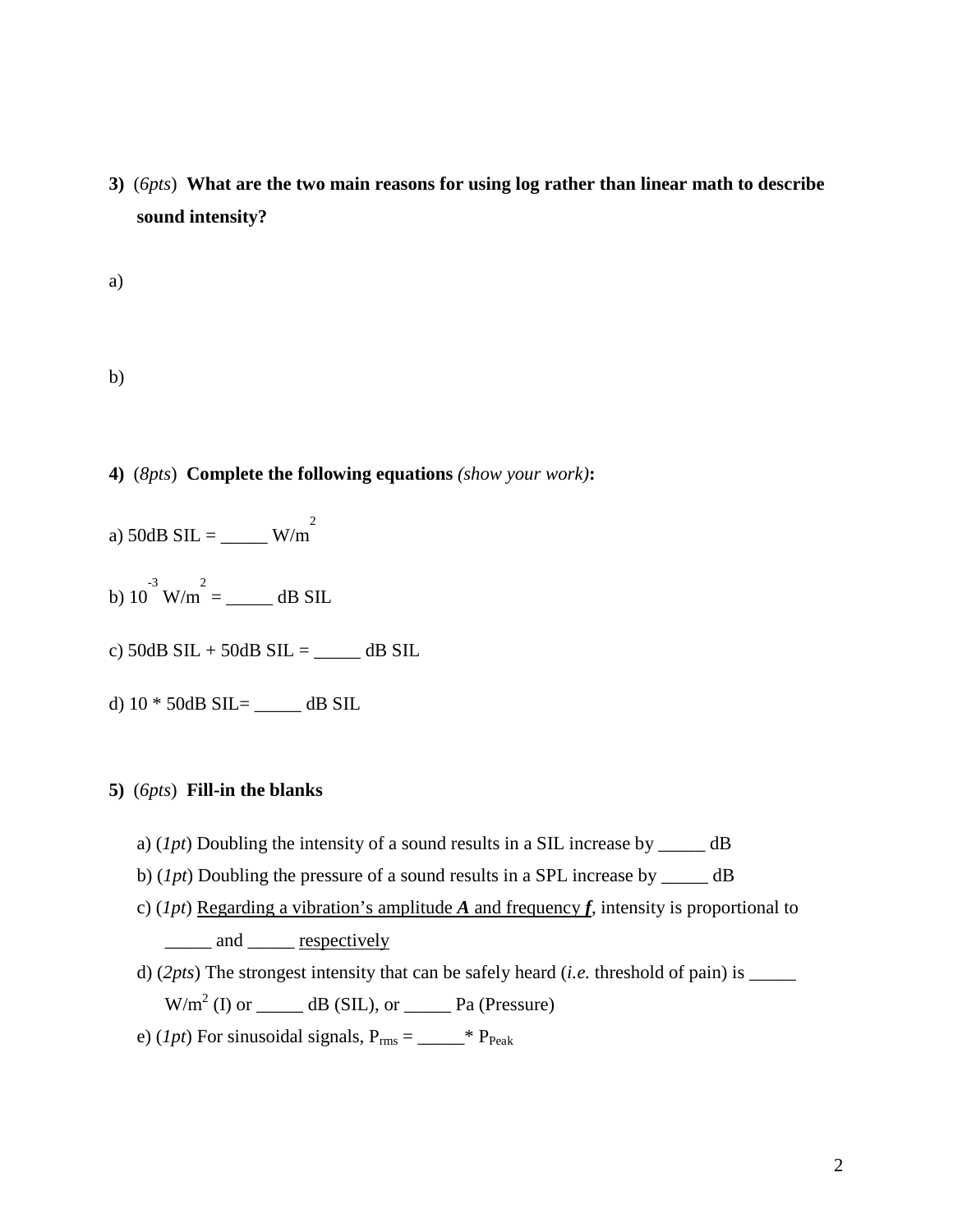**6)** (*6pts*) **Assuming** *c* **= 345m/sec at 20<sup>0</sup> Celsius, what is the wavelength**  $\lambda$  **(including units) of a** sinusoidal wave with  $f = 50$ Hz at *(show your work)*:

a)  $20^0$  Celsius?

b)  $25^0$  Celsius?

**7)** (*4pts*) **How much delay will have to be applied to speakers placed at the far end of a 90m-long auditorium for the sound from the speakers to be in synch with the sound arriving directly from the stage** (*assume c = 360m/sec – show your work*)?

#### **8)** (*12pts*) **Fill-in the blanks**

- a) (*1pt*) In transverse waves, energy moves \_\_\_\_\_\_\_\_\_\_\_\_\_\_\_ to the direction of the vibration of the medium's particles while, in longitudinal waves, energy moves \_\_\_\_\_\_\_\_\_\_\_\_\_\_ to the direction of the vibration of the medium's particles.
- b) (2*pts*) Standing waves arise in a medium when vibrational energy is \_\_\_\_\_\_\_\_\_\_\_\_\_\_\_  $\blacksquare$  rather than moving through them. The creation of standing waves is the result of
- c) (*2pts*) According to the Inverse Square Law, if the intensity level of a sound wave 1m from the source is 50dB, it will drop to \_\_\_\_\_\_\_\_\_\_\_\_\_\_\_ dB, 10m away from the source *(show you work)*.

\_\_\_\_\_\_\_\_\_\_\_\_\_\_\_\_\_\_\_\_\_\_\_\_\_\_\_\_\_\_\_\_\_\_\_\_\_\_\_\_\_\_\_\_\_\_\_\_\_\_\_\_\_\_\_\_\_\_\_\_\_\_\_\_\_\_\_\_\_\_\_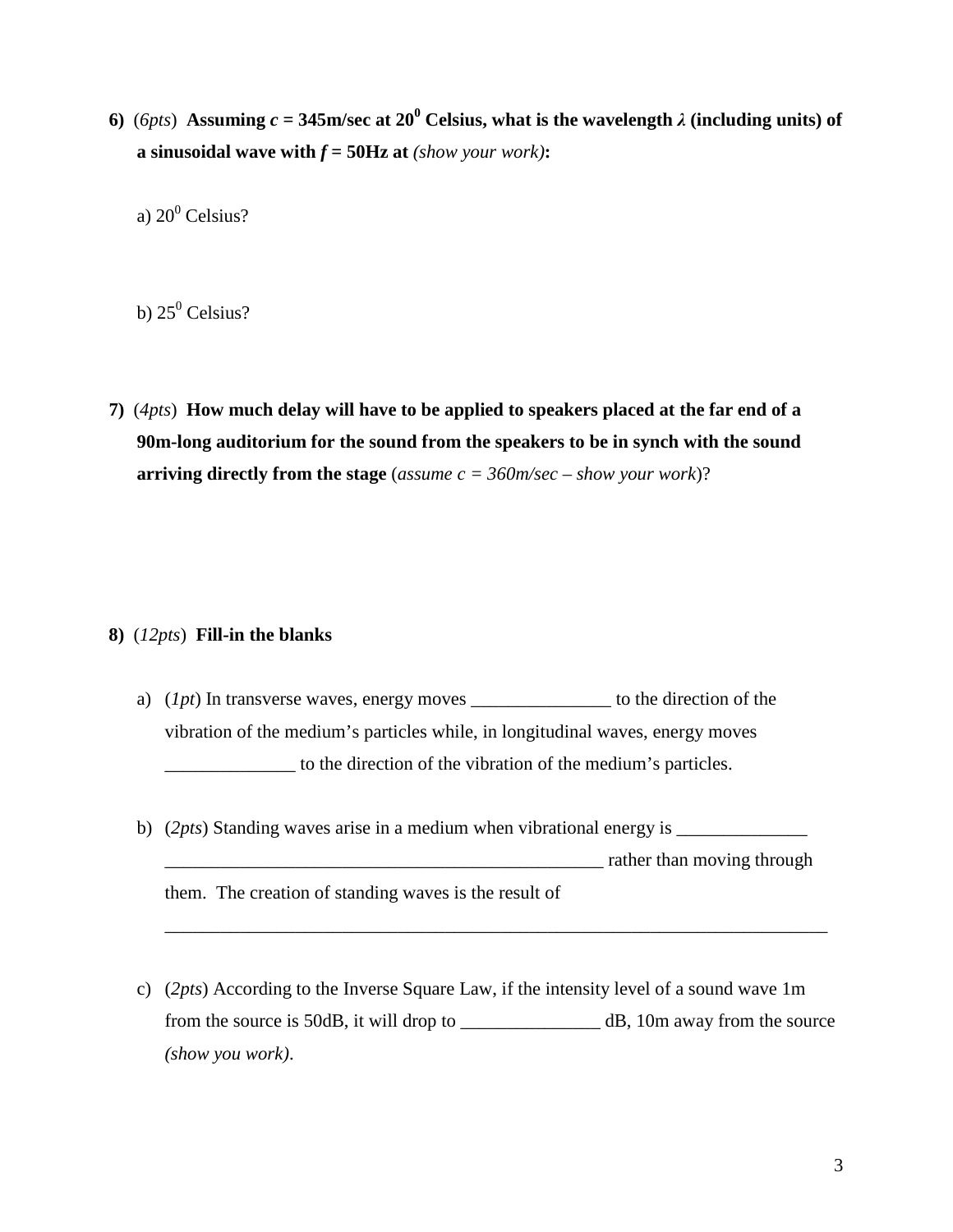d) (*3pts*) Fourier analysis is the process of analyzing a complex signal into its

\_\_\_\_\_\_\_\_\_\_\_\_\_\_\_\_ \_\_\_\_\_\_\_\_\_\_\_\_\_\_\_\_\_. Periodic signals are also called \_\_\_\_\_\_\_\_\_\_\_\_\_\_ and give rise to a quite definite \_\_\_\_\_\_\_\_\_\_\_\_\_\_ sensation. In such signals, all \_\_\_\_\_\_\_\_\_\_\_\_\_\_\_\_\_\_\_\_\_ have frequencies that are \_\_\_\_\_\_\_\_\_\_\_\_\_\_\_\_\_\_\_\_ \_\_\_\_\_\_\_\_\_\_\_\_\_\_\_\_ of the frequency of the lowest \_\_\_\_\_\_\_\_\_\_\_\_\_\_\_\_\_\_\_, which is also called \_\_\_\_\_\_\_\_\_\_\_\_\_\_\_\_\_\_\_\_\_\_. A graph that displays the frequency and amplitude values of all \_\_\_\_\_\_\_\_\_\_\_\_\_\_\_\_\_\_\_\_\_\_\_\_ \_\_\_\_\_\_\_\_\_\_\_\_\_\_\_\_\_\_\_\_\_\_ in a complex signal is called \_\_\_\_\_\_\_\_\_\_\_\_\_\_\_\_\_\_\_.

- e) (2*pts*) Assuming the amplitude of the  $1<sup>st</sup>$  component of a complex signal is 1, the amplitude of the  $4<sup>th</sup>$  component will be  $\qquad$  for an ideal sawtooth signal and \_\_\_\_\_\_\_ for an ideal square signal, while the amplitude of the  $3^{rd}$  component will be  $\qquad$  for an ideal triangle signal and \_\_\_\_\_\_\_\_ for an ideal square signal.
- f) (2*pts*) Resonance occurs when a system is driven at a equal to its \_\_\_\_\_\_\_\_\_\_\_\_\_\_\_\_\_\_\_\_\_\_, resulting in a [*choose between* maximum *and* minimum] **Example 2.1** amount of energy transfer.
- **9)** (*6pts*) **The violation of two assumptions in the standard application of Fourier analysis has one main undesirable side-effect. List the two assumptions and the one side-effect.**

Assumption 1:

Assumption 2:

Undesirable side-effect: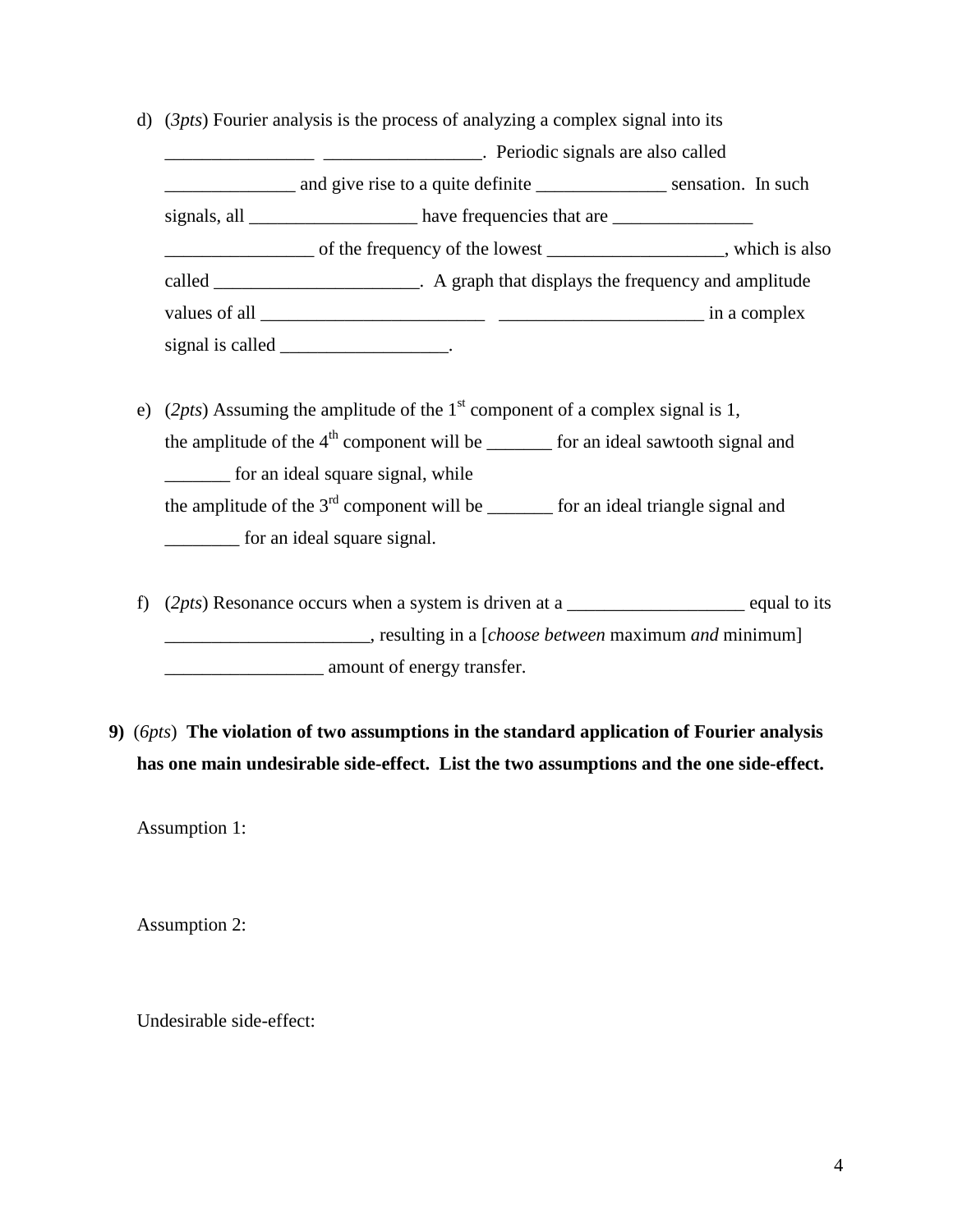**10)** (*4pts*) **What is the total noise sound intensity level (in dB) of a 1000Hz-wide band of noise with noise spectrum level of 40dB?** *(show your work)*

**11**)  $(4pts)$  **Modulating the amplitude of a sine (** $f = 300$ **Hz and**  $A = 1$ **) with**  $f_{\text{mod}} = 10$ **Hz and** *modulation depth* **(modulation index) = 50% will introduce two sidebands with**

*f*<sup>1</sup> = \_\_\_\_\_\_ - *A*<sup>1</sup> = \_\_\_\_\_\_ and *f*<sup>2</sup> = \_\_\_\_\_\_ - *A*<sup>2</sup> = \_\_\_\_\_\_

**12)** (*6pts*) **The natural frequency of a Helmholtz resonator is 200Hz. What will this frequency be if the resonator's neck becomes 4 times longer?** *(show your work)*

- **13)** (*10pts*) **Fill-in the blanks**
	- a) (*1pt*) The angle of reflection is \_\_\_\_\_\_\_\_\_\_\_\_\_\_\_\_\_\_\_\_\_\_\_\_\_ the angle of incidence.
	- b) (*1pt*) When a sound wave crosses two media, the larger the \_\_\_\_\_\_\_\_\_\_\_\_\_\_\_\_ \_\_\_\_\_\_\_\_\_\_\_\_\_ between the two media the larger the proportion of reflected versus

transmitted sound energy.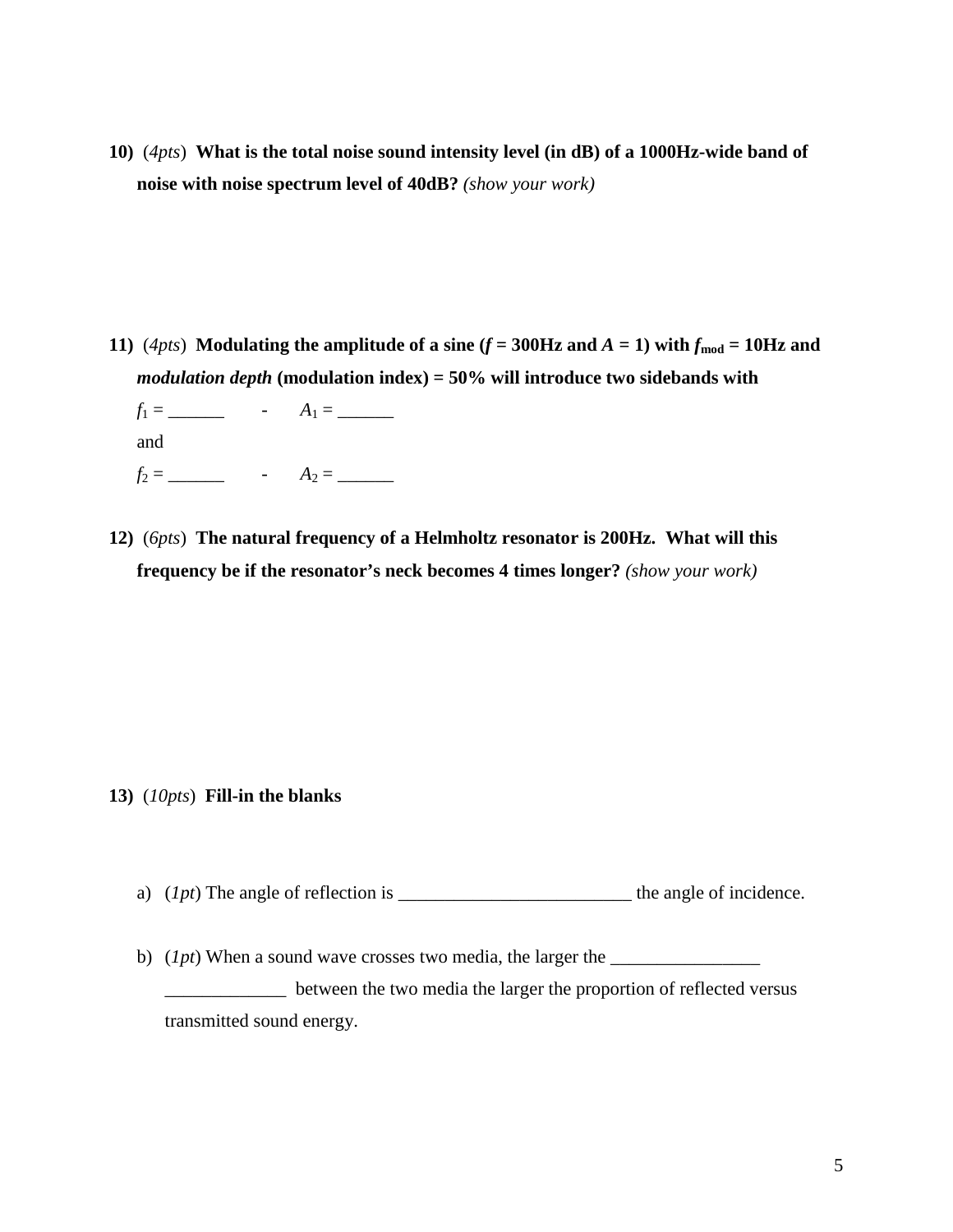- c) (*1pt*) Reverberation time is defined as the time it takes for a sound to lose \_\_\_\_\_\_\_dB of its original level.
- d) (*2pts*) The ability of sound waves to bend around obstacles & through openings whose smallest dimension is \_\_\_\_\_\_\_\_\_\_\_\_\_\_\_\_\_ than the waves' wavelength is called
- e)  $(1pt)$  A moving sound source will create a shock wave if  $\Box$
- f) (*1pt*) Bernoulli's principle of linear superposition states that the total displacement of two or more superimposed vibrations is equal to \_\_\_\_\_\_\_\_\_\_\_\_\_\_\_\_\_\_\_\_\_\_\_\_\_\_\_\_\_\_\_\_\_\_\_\_\_

\_\_\_\_\_\_\_\_\_\_\_\_\_\_\_\_\_\_\_\_\_\_\_\_\_\_\_\_\_\_\_\_\_\_\_\_\_\_\_\_\_\_\_\_\_\_\_\_\_\_\_\_\_\_\_\_\_\_\_\_\_\_\_\_\_\_\_\_\_\_\_\_.

\_\_\_\_\_\_\_\_\_\_\_\_\_\_\_\_\_\_\_\_\_\_\_\_\_\_\_\_\_\_\_\_\_\_\_\_\_\_\_\_\_\_\_\_\_\_\_\_\_\_\_\_\_\_\_\_\_\_\_\_\_\_\_\_\_\_\_\_\_\_\_

\_\_\_\_\_\_\_\_\_\_\_\_\_\_\_\_\_\_\_\_\_\_\_\_\_\_\_\_\_\_\_\_\_\_\_\_\_\_\_\_\_\_\_\_\_\_\_\_\_\_\_\_\_\_\_\_\_\_\_\_\_\_\_\_\_\_\_\_\_\_\_

g) (*3pts*) Adding two sine signals with slightly different frequencies  $f_1 \& f_2$  results in a complex signal whose amplitude fluctuates between a max and a min value because

\_\_\_\_\_\_\_\_\_\_\_\_\_\_\_\_\_\_\_\_\_\_\_\_\_\_\_\_\_\_\_\_\_\_\_\_\_\_\_\_\_\_\_\_\_\_\_\_\_\_\_\_\_\_\_

**14)** (*6pts*) **I) In** *Figure 1***, below, will listener** *A* **be more likely to hear the bass guitar or the flute sound coming from the stage,** *S***, and why?** 

**II) In** *Figure 2***, below (point-source S positioned at the middle opening), which listener (A or B) is more likely to hear the bass guitar louder and why?**





\_\_\_\_\_\_\_\_\_\_\_\_\_\_\_\_.

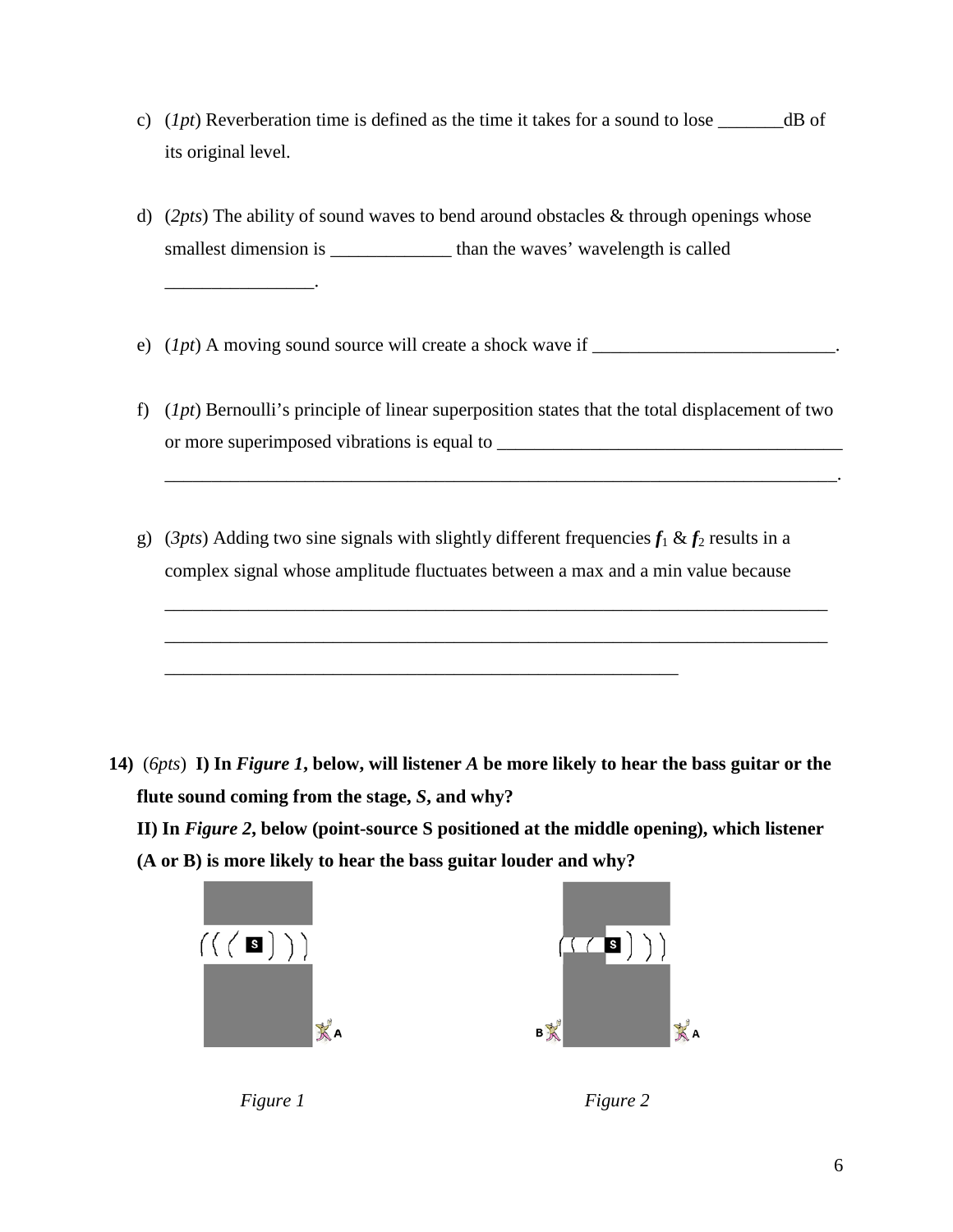- I):
- II):
- **15)** (*3pts*) **Match the mathematical expressions to the figures, below, by writing A, B, or C, next to each expression** ( $v_1$  = sound speed in Medium 1;  $v_2$  sound speed in Medium 2).



### **16)** (*12pts*) **Fill-in the blanks**

I) (*4pts*) Musical instruments can be seen as systems that involve three physical components: a) \_\_\_\_\_\_\_\_\_\_\_\_\_\_\_\_\_ b) \_\_\_\_\_\_\_\_\_\_\_\_\_\_\_\_\_\_ and c) \_\_\_\_\_\_\_\_\_\_\_\_\_\_\_\_\_\_\_. A force exciting (a) will affect the resulting signal's spectrum as follows: forces applied close to structures supporting (a) will give spectra richer in \_\_\_\_\_\_\_\_\_\_\_\_\_\_\_ frequencies and forces applied during a long contact with (a) will be give spectra richer in frequencies.